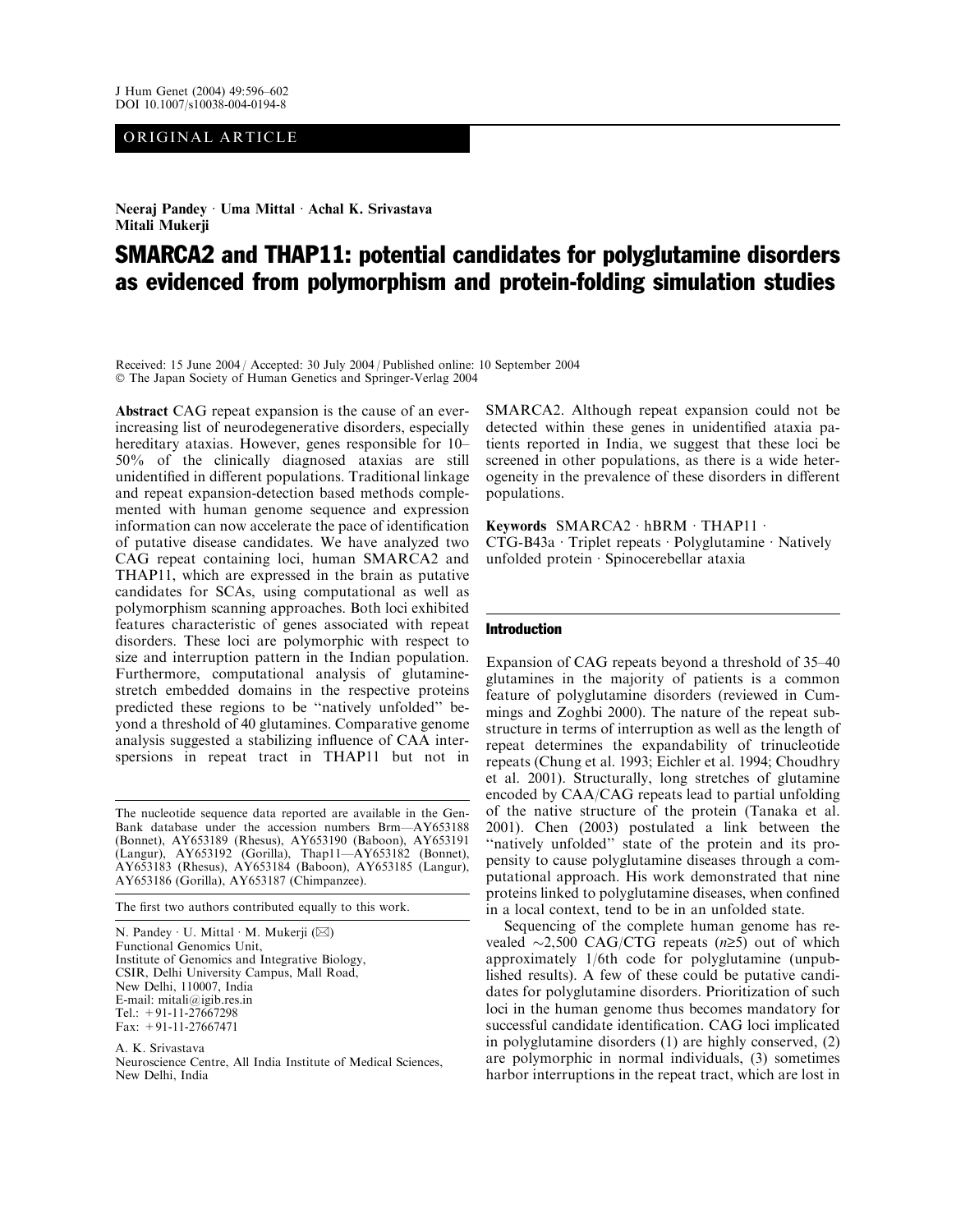expanded alleles, (4) are expressed in the brain, and (5) are prone to aggregation. We studied two loci, SMAR-CA2 and THAP11, in order to ascertain if they fulfill the above criteria.

SMARCA2, also known as hBRM, is a human homolog of the Drosophila brahma gene (Muchardt and Yaniv 1993; Chiba et al. 1994; Ichinose et al. 1997). The encoded protein is 56% identical and 72% homologous to the D. brahma protein (Wang et al. 1996) and is widely expressed in different tissues, including the brain, as evidenced in the BodyMap database (Hishiki et al. 2000). SMARCA2 and SNF are components of a large protein complex, which may alter the structure of chromatin, allowing other transcription factors to gain access to promoter DNA (Wang et al. 1996). A recent report has demonstrated that SMARCA2 interacts with two ankyrin repeat proteins that are critical components of the Notch signal transduction pathway (Kadam and Emerson 2003).

The protein encoded by the THAP11 gene contains a THAP domain that is a conserved DNA-binding domain with similarity to the DNA-binding domain of Drosophila P element transposases (Roussigne et al. 2003). The locus was identified earlier as a novel triplet repeat-containing gene expressed in the brain (Li et al. 1993, 2003) and is present in the region implicated in SCA4 through linkage study (Flanigan et al. 1996; Hellenbroich et al. 2003; Li et al. 2003).

We reasoned that the presence of long uninterrupted CAG repeats  $(n \geq 10)$  at these loci may predispose the repeat sequence to expand, and therefore, both the genes are putative candidates for neurological diseases exhibiting progressive ataxia.

#### Materials and methods

### Polymorphism studies

Patients demonstrating neurological symptoms diagnosed at the Neuroscience Centre, All India Institute of Medical Sciences, New Delhi, and screened negative for other triplet repeat associated loci were recruited for the study. Polymorphism studies were carried out on 132 and 237 unrelated individuals, including 57 probands who tested negative for the known loci, at SMARCA2 and THAP11 loci, respectively. Informed consent was obtained from all normal and affected individuals before extraction of blood.

The following species of nonhuman primates were used in the analysis of CAG repeats at the two loci: chimpanzee (Pan troglodytes), gorilla (Gorilla gorilla), langur (Presbytis entellus), baboon (Papio hamadryas), rhesus monkey (Macaca mulatta), and bonnet macaque (Macaca radiata). DNA was isolated from peripheral blood leukocytes of human and monkey samples using the modified salting-out procedure (Miller et al. 1988).

Amplification of these loci was carried out using the following primers. SMARCA2: FP-5'-agc cgg ggg ccc tca tcc cag gtg a-3',  $RP-5'$ -cgg ctg ctg ttg ttg ctg cgt ctg

t-3<sup> $\prime$ </sup> and THAP11: FP—5 $\prime$ -ggg cgg ccg caa gac cta cac-3 $\prime$ ,  $RP$ —5 $'$ -aag cac ggc cgc gga agc aga tac-3 $'$ . One of the primers was fluorescently labeled in each of the amplification reaction. The size of the repeat in the fluorescently labeled PCR products was determined by GeneScan software using an ABI Prism 377 Automated DNA Sequencer (Perkin Elmer, Foster City, CA, USA). Sequencing was carried out using the dideoxy chain terminator chemistry on an ABI Prism 3100 Automated Genetic Analyzer to confirm the repeat size and to determine the nucleotide sequence of the repeats and the flanking region.

Folding/unfolding prediction

Folding/unfolding predictions were based on a previous study (Uversky et al. 2000; Chen 2003) and were performed on ProtParam and ProtScale modules with the ExPASy server (Appel et al. 1994). The amino acid sequence of the SMARCA2 protein was obtained from the SWISS-PROT database (Boeckmann et al. 2003), namely, SN22 HUMAN (accession number P51531), and that of the THAP11 (accession number NP\_065190) was obtained from NCBI. ProtParam was utilized for charge calculations, and ProtScale was used to calculate hydrophobicity according to the Kyte and Doolittle protocol (Kyte and Doolittle 1982) with a window size of five residues and normalized to a value between 0 and 1. The mean hydrophobicity (H) is the normalized arithmetic average of hydrophobicity over the range of residues being studied. The global values of mean net charge (R) and mean hydrophobicity were calculated for the fulllength (1,586 a.a. residues) and truncated SMARCA2 protein containing 350 residues from N-terminus corresponding to the proline-rich amino terminal domain (Peterson and Tamkun 1995). SMARCA2 protein (accession number P51531) contains 23 consecutive glutamine residues. Computational simulation with and without these 23 consecutive glutamine residues as well as simulated polyQ repeat expansion, with a stepwise increment of five glutamine residues up to 50 glutamine residues was performed both for truncated and full-length SMARCA2 protein. For the computational study of expanded polyQ on THAP11, we focussed on full-length protein (314 a.a. residues) as well as N-terminal truncated protein (a.a. residue 82–314) containing embedded polyQ stretch. The truncated portion (a.a. residues 1–81) is listed as conserved domain in the conserved domain database (CDD) as pfam05485.3, THAP (Marchler-Bauer et al. 2003; Roussigne et al. 2003) and was excluded, as it is likely to fold independently to the rest of the protein. THAP11 protein (accession number NP\_065190) contains 29 consecutive glutamine residues. Computational simulation with and without these 29 consecutive glutamine residues as well as simulated polyQ repeat expansion, with a stepwise increment of five glutamine residues up to 50 glutamine residues, was performed both for truncated and full-length THAP11 protein.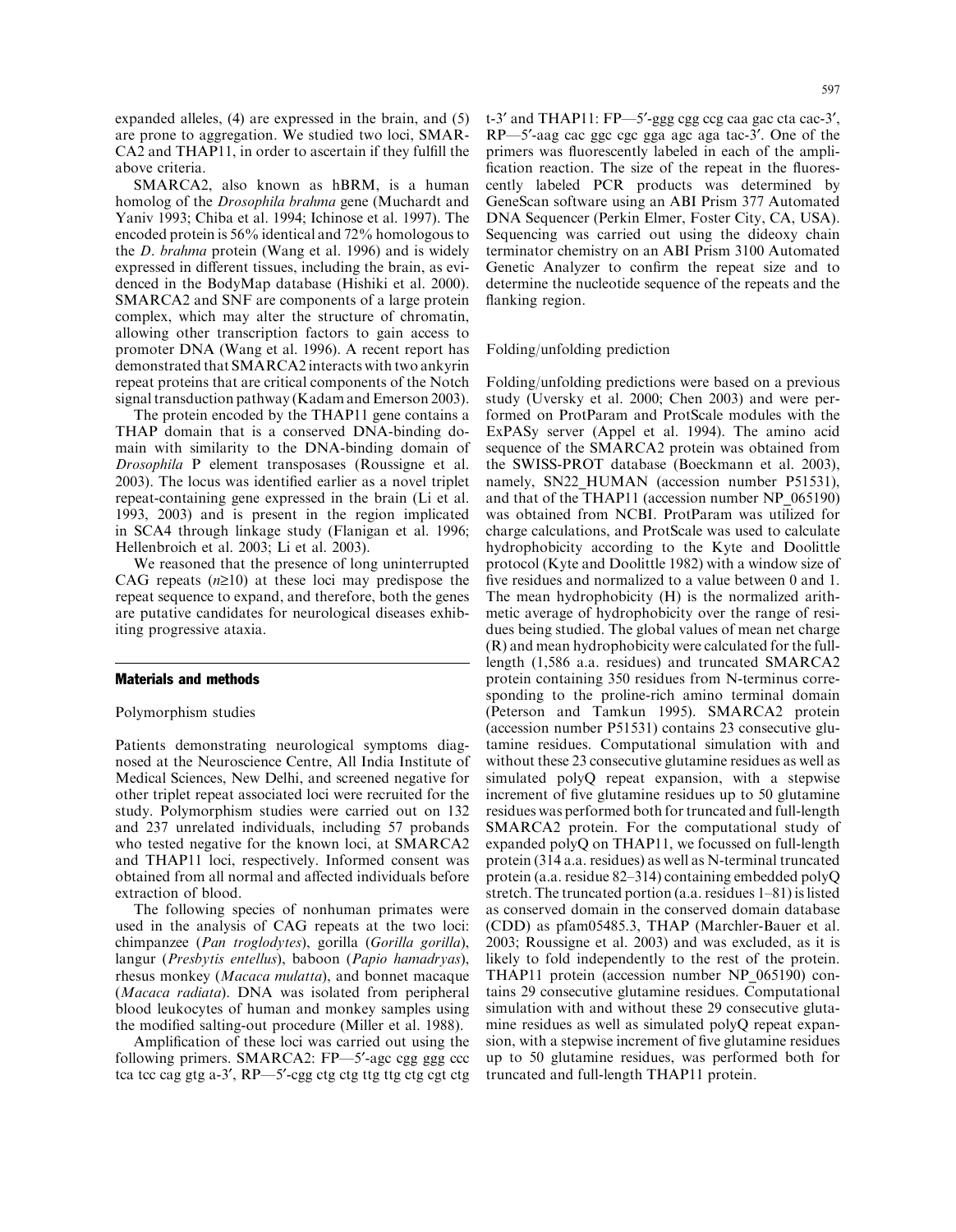# **Results**

CAG repeat polymorphism at SMARCA2 and THAP11 loci

In humans, the CAG repeat at both these loci is polymorphic with a similar unimodal distribution. At the SMARCA2 locus, the CAG repeats are in a range extending from 21 to 31 (Fig. 1a) and have CAA interspersions (Fig. 2a). These interruptions are absent in the middle tract of the repeat, although in a few alleles  $(7.1\%)$ , a CCG triplet was observed.

Similarly, in THAP11, CAG repeats in the range of 20–41 are observed (Fig. 1b) with CAA interruptions. In majority of the cases, variations with respect to both the repeat length and interruption pattern appeared to be polar with changes occurring at the 3' end of the repeat.

Fig. 1 Distribution of repeat length (with interruptions) in patients and normal individuals in the Indian population at a SMARCA2 locus and **b** THAP11 locus. *n* refers to number of chromosomes

The number of CAA interruptions increased with the repeat length. It ranged from two in 20 CAG repeats to four in case of the major allele (29 CAG repeats), which further increased to seven in the largest allele observed (41 CAG repeats) (Fig. 2b).

Comparison of CAG repeat stretch between human and nonhuman primates

Comparison of CAG repeats in the two genes in human and nonhuman primates revealed considerable polymorphism both with respect to repeat length and interruption pattern (Fig. 2). At both loci, the length of the repeat stretch in nonhuman primates is smaller than the most predominant allele (27 in SMARCA2 and 29 in THAP11) in humans. However, the extent of variability in the CAG repeat substructure is different. In the case

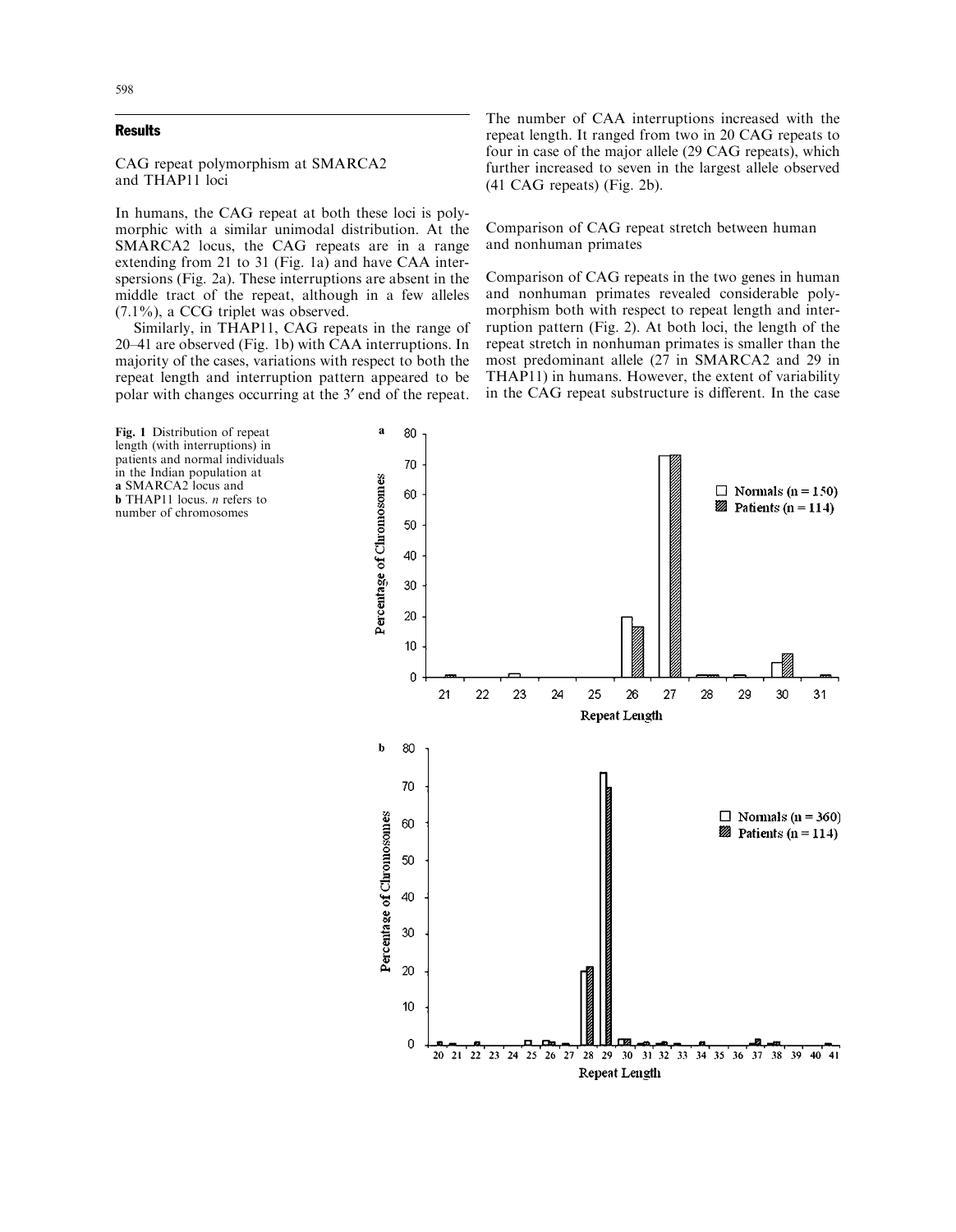Fig. 2 CAG repeat length and repeat substructure in nonhuman primates and humans at a SMARCA2 locus and b THAP11 locus. The numbers in parentheses refer to repeat lengths with the same repeat substructure, except the variation observed in the number of continuous CAG repeats at the 3' end

| a | Primate       | <b>Repeat</b><br>length | Number of<br>Chromosomes | Repeat substructure     |
|---|---------------|-------------------------|--------------------------|-------------------------|
|   | Bonnet        | 23                      | 4                        |                         |
|   | Rhesus        | 23                      | 4                        |                         |
|   | <b>Baboon</b> | 22                      | 4                        |                         |
|   | Langur        | 22                      | 4                        |                         |
|   | Gorilla       | 20                      | 2                        |                         |
|   | Hum an        | 26                      | 9                        |                         |
|   |               | 27                      | 54                       |                         |
|   |               | 27                      | 3                        |                         |
|   |               | 30                      | 2                        |                         |
|   |               | 30                      | 2                        |                         |
| h | Primate       | <b>Repeat</b><br>length | Number of<br>Chromosomes | Repeat substructure     |
|   | Bonnet        | 20                      | 10                       |                         |
|   |               | 20                      | 32                       |                         |
|   | Rhesus        | 24                      | 4                        |                         |
|   | Baboon        | 20                      | $\overline{c}$           |                         |
|   |               | 20                      |                          |                         |
|   |               | 23                      | 1                        | <b>∞∞∞∞∞●●●∞∞∞∞∞</b> ∞∞ |
|   | Langur        | 23                      | 1                        |                         |

| Bonnet     | 20                  | 10 <sup>°</sup> |                         |
|------------|---------------------|-----------------|-------------------------|
|            | 20                  | 32              |                         |
| Rhesus     | 24                  | 4               |                         |
| Baboon     | 20                  | 2               |                         |
|            | 20                  |                 |                         |
|            | 23                  |                 |                         |
| Langur     | 23                  |                 |                         |
|            | 25                  | 2               |                         |
|            | 26                  |                 |                         |
| Gorilla    | 19                  | 2               |                         |
| Chimpanzee | 21                  |                 |                         |
|            | 26                  |                 |                         |
|            | 28                  |                 |                         |
|            | 34                  |                 |                         |
| Human      | 20                  |                 |                         |
|            | 21 (22)             | 2               | 00000000000000000000000 |
|            | 29 (28, 30, 32) 215 |                 |                         |
|            | 28                  | 2               |                         |
|            | 30                  |                 |                         |
|            | 31                  |                 |                         |
|            | 38                  |                 |                         |
|            | 41                  |                 |                         |
|            |                     |                 | CAC<br>Ω                |
|            |                     |                 | CA/                     |
|            |                     |                 | ccc<br>۵                |

Э A. **&** GAG

of SMARCA2, the 5' and 3' ends are identical across all species, and variability is observed in the middle tract of the repeat only in humans (Fig. 2a). At the THAP11 locus, the pattern of repeat interruption is highly variable with no similarity between any two species (Fig. 2b). It is noteworthy that more variability in terms of repeat length and interruption pattern is observed at the 3' end of the repeat in the chimpanzee and humans. In the chimpanzee, the uninterrupted stretch at the 3<sup>'</sup> end is much longer than that observed in humans. Additionally, there are variations observed in the regions adjacent to the repeat stretch at both loci in all

species (sequence data submitted in GenBank database). CAG repeat length and substructure could not be determined at the SMARCA2 locus in the chimpanzee sample, as the repeat region was refractory to amplification.

Computational analysis of the glutamine-containing domain with respect to folding status

The folded state of the protein was predicted by utilizing Uversky's algorithm (Uversky et al. 2000), according to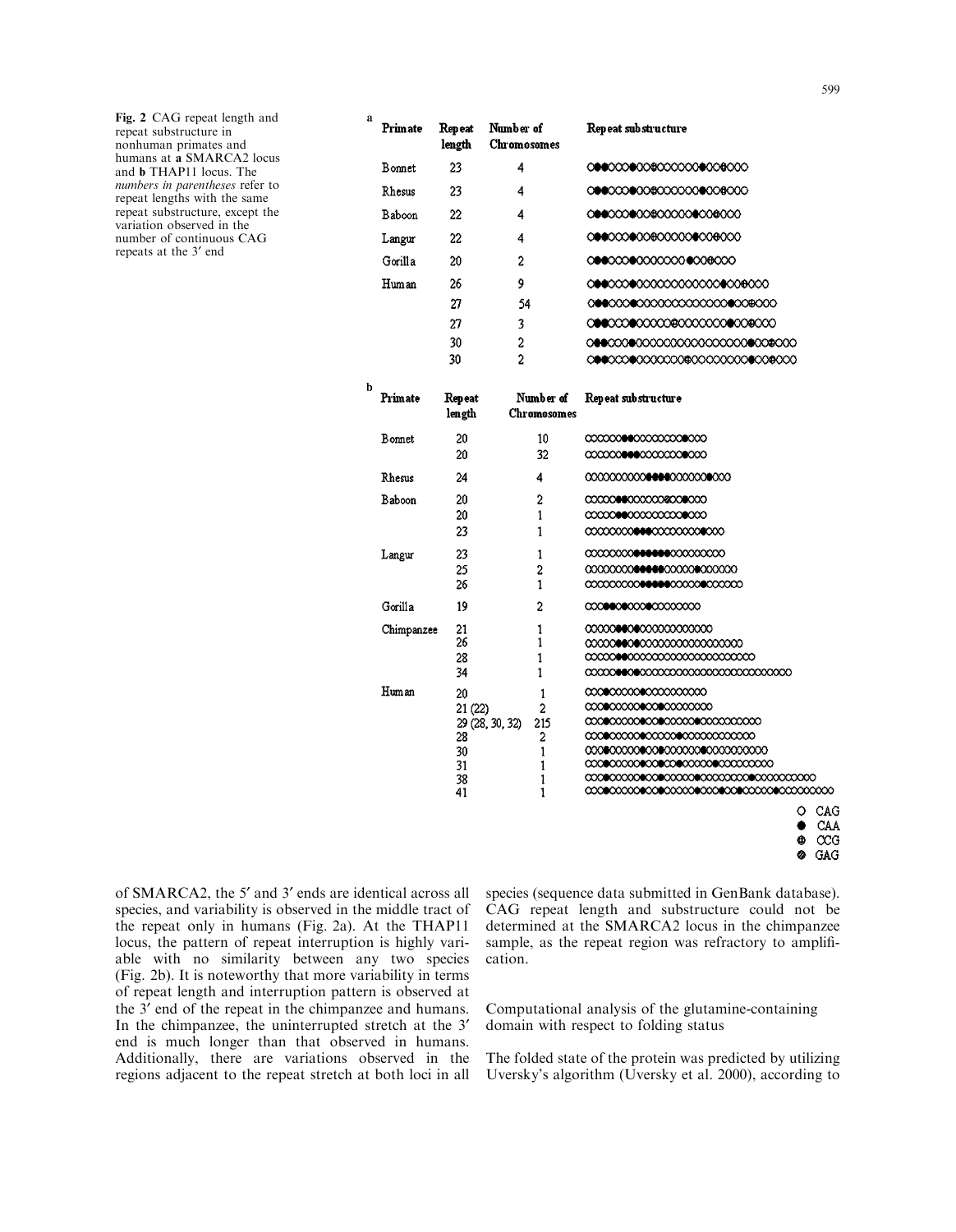Fig. 3 Prediction of folding unfolding state for encoded a SMARCA2 protein and b THAP11 protein. Simulation of polyQ expansion for SMARCA2 (amino terminal domain) and THAP11 protein (amino terminal deleted domain) is demonstrated by dashed arrow



which the natively unfolded proteins are specifically localized to a unique region of charge-hydrophobicity phase. A combination of large net charge and low hydrophobicity represents a structural feature observed in the majority of these natively unfolded proteins. Figure 3 represents the mean net charge (R) and mean hydrophobicity (H) for amino acid sequence of the fulllength protein and for the domain harboring glutamine repeats. In SMARCA2, exclusion of homogenous 23Q repeat sequence from the full-length protein changed the values from  $(H) = 0.402$ ,  $(R) = 0.005$  to  $(H) = 0.406$ ,  $(R)=0.005$ , marginally shifting the protein towards the folded state from the unfolded state (Fig. 3a). To examine perturbations in the local domain structure due to long glutamine repeat, similar calculations were done for the amino terminal domain of the SMARCA2 protein. Absence of glutamine repeat stretch from the amino terminal domain of the SMARCA2 protein altered the values from  $(H)=0.400$ ,  $(R)=0.008$  to  $(H)=0.420$ ,  $(R)=0.009$ , indicating that the presence of long stretches of glutamine may lead to an altered natively unfolded state of the protein. Predictably, simulation with increased glutamine repeat length showed a progressive increase in the natively unfolded state. Full-

length SMARCA2 with 50 glutamine repeats is predicted to have  $(H) = 0.396$  as against  $(H) = 0.406$  for SMARCA2 lacking the polyQ stretch. This small change of hydrophobicity in the context of a full-length protein may not be substantial. However, considering that proteins mostly fold in domains and not as a whole, our analysis of truncated SMARCA2 proline-rich amino terminal domain (N-terminal 350 a.a. residues) demonstrates a large change in net hydrophobicity from  $(H)=0.420$  (without Q stretch) to  $(H)=0.379$  (with 50Q). Local hydrophobic changes of this magnitude are likely to cause localized unfolding and promote aggregation. Similar analysis on full-length as well as truncated THAP11 protein is shown in Fig. 3b. The fulllength THAP11 protein with 29 glutamines is ''natively folded" ( $H=0.435$ ), but the protein shifts to a natively unfolded state when the number of glutamines is increased to 50 ( $H=0.414$ ). A similar simulation study for truncated protein (lacking 1–81 a.a. residues) predicts a large change in net hydrophobicity from  $(H) = 0.470$ (folded state) for protein lacking glutamine stretch to  $(H)=0.399$  (unfolded state) for protein with 50Q. As is evident, an increase of glutamine repeats beyond a range of 40 in full-length protein and 35 in N-terminal trun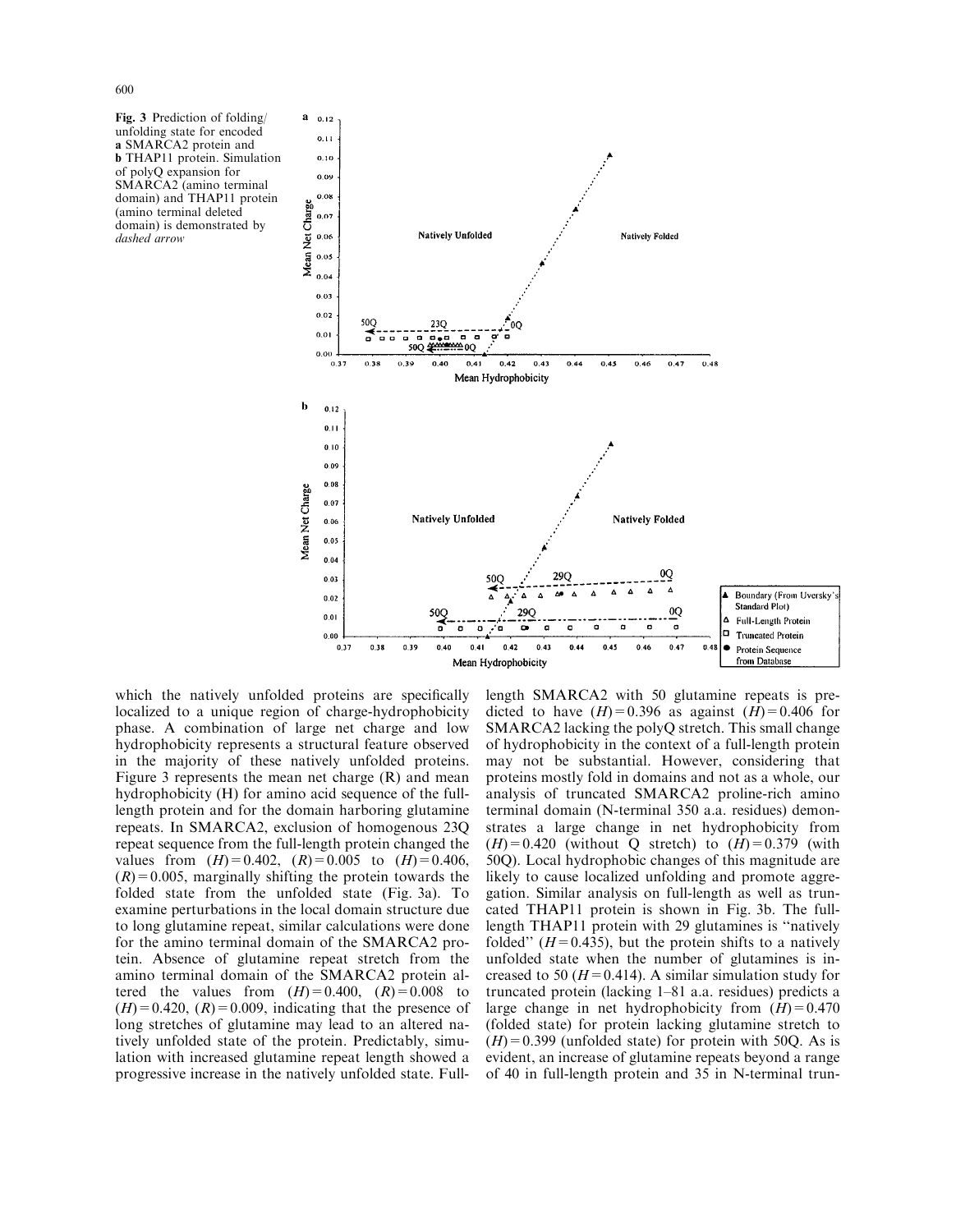cated protein alters the folding characteristics of the protein making it susceptible to misfolding and subsequent aggregation.

## **Discussion**

Using a combination of computational and polymorphism scanning approaches, we analyzed the potential of SMARCA2 and THAP11 genes as plausible candidates for polyglutamine-associated disorders. The presence of a long CAG repeat stretch within the genes has raised the possibility that it might be susceptible to mutation due to repeat expansion. As a first step towards establishing this hypothesis, we determined CAG repeat polymorphism with respect to length and repeat substructure in these genes. Both loci were polymorphic in the Indian population, with identical polymorphism information content (PIC) of 0.38 and a heterozygosity index of 0.43. The low heterozygosities for the above loci do not preclude expansion, as evidenced by earlier studies at the SCA2 locus (Saleem et al. 2000; Choudhry et al. 2001).

It has been extensively studied in SCA1, SCA2, and FMR1 genes (Chung et al. 1993; Eichler et al. 1994; Choudhry et al. 2001) that, besides repeat length, interruption pattern determines the expandability of a locus. Loss of interruptions results in large uninterrupted repeats, which are prone to slippage, subsequently leading to pathogenic lengths. We observed similar variations with respect to the repeat substructure in SMARCA2 and THAP11.

Analysis of comparative DNA fragments from the genome of nonhuman primates encoding SMARCA2 and THAP11 proteins revealed lesser number of repeats in comparison to humans. This is in consonance with a number of reports that indicate directionality towards increase in repeat length during the course of evolution of microsatellites (Gostout et al. 1993; Rubinsztein et al. 1994; Djian et al. 1996). This has also been demonstrated in loci involved in other trinucleotide-repeatassociated disorders.

Comparison of the repeat substructure at the THAP11 locus between humans and nonhuman primates revealed some interesting observations. In case of the chimpanzee, the two interruptions from the 5<sup>'</sup> end are invariant, and the 3' uninterrupted stretch shows considerable length polymorphism. This clearly indicates that slippage occurs at the 3' end of the repeat, leading to length polymorphisms. In fact, the length of the uninterrupted stretch is considerably longer in the chimpanzee. Length variability at the 3' end is also observed in humans, but uninterrupted stretches are much smaller compared to the chimpanzee due to the presence of multiple interruptions. The number of interruptions seems to increase with the length of the repeat. The presence of these interruptions thus restricts slippage, resulting in restricted length polymorphism. Other triplet repeat-containing loci also harbor multiple interruptions in longer repeats, which restricts mutability. This again reinforces the fact that THAP11 should be screened in other populations, as it has an expansionprone repeat pattern.

In SMARCA2, the middle tract contains long and continuous CAG repeats, rendering it a potential site for instability. Long stretches of CAG repeats can generate large alleles through hairpin-mediated slippage, which are prone to expansion (Brahmachari et al. 1995; McMurray 1995). Though CCG interruption is observed in this middle stretch in a few cases, base-pairing rules predict stable hairpin formation and therefore, it is unlikely that CCG interruption will prevent slippagemediated repeat expansion.

Intranuclear inclusions, the hallmark of polyglutamine-associated disorders, are dependent on the length of glutamine repeats, which promote aggregation. Even though CAA interruptions restrict mutability at the nucleotide level, it could still have phenotypic consequences due to a long stretch of glutamine. Therefore, it becomes imperative to determine the effect of glutamine stretch on protein structure. We used an algorithm developed by Uversky et al. (2000), which uses a unique combination of net charge and mean hydrophobicity to study the effect of glutamines on protein folding. This algorithm predicted the full-length SMARCA2 protein to be natively unfolded and THAP11 to be natively folded. It is quite likely that in the physiological milieu of the cell, binding of ligands and interaction with other proteins may affect the net charge and prevent global unfolding of the protein, but localized unfolding of domains cannot be ruled out. Our analysis indicated that inclusion of a long polyglutamine stretch  $(n \geq 35)$  destabilizes the local context of the protein in both cases, which could lead to local unfolding of the protein thus exposing the glutamine repeats to the surface, which subsequently may result in intramolecular and intermolecular hydrogen bonding (Sharma et al. 1999; Chen 2003). It is possible that repeat lengths greater than 35– 40 may promote unfolding, leading to subsequent aggregation and cell death.

In conclusion, our results suggest that SMARCA2 and THAP11 are likely candidates for novel polyglutamine-mediated neurological disorders. However, expansion at these loci in the Indian population was not observed. Since the prevalence of all SCAs is not uniform in all populations worldwide, probands demonstrating characteristic symptoms of polyglutamine diseases should be extensively screened for CAG repeat expansion in the SMARCA2 and THAP11 loci in other populations.

Acknowledgements The authors are grateful to Prof. Samir K. Brahmachari for providing intellectual support during the course of this investigation. We are grateful to Deepak Grover and Vikash Kumar for bioinformatics support. We are thankful to Ruchi, Suruchika and N. Makhija for help with GeneScan and sequence analysis. We would like to thank the Primate Research Facilities of the National Institute of Immunology, New Delhi, the Indian Institute of Science, Bangalore, and the Centre for Cellular